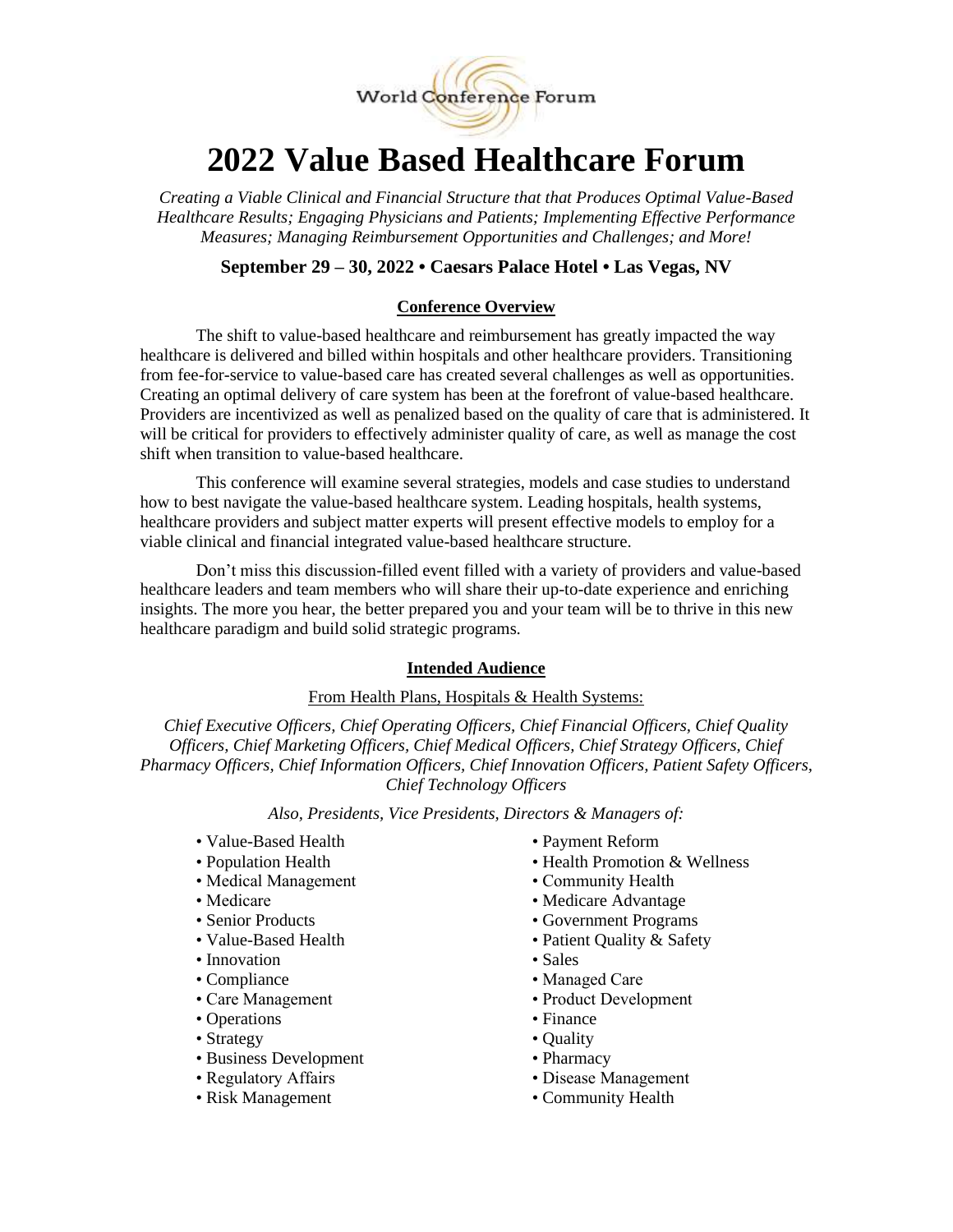• Utilization Management • Network Management • Health Reform • Pharmacy

*This program is also geared towards States, Government Agencies, Vendors, Employers, Purchasers, Population Health Management Organizations, Physician Groups, Managed Care Organizations, Wellness & Prevention Companies, Healthcare Technology Innovators, Healthcare Consultants, Solution Providers, Data Analytics Providers, Pharmacy Benefit Managers, Disease Management Organizations, Home Health Care Companies, Third Party Administrators, Pharmaceutical & Medical Device Companies, IT & Business Process Outsourcing Companies and Enrollment Brokers*

### **Agenda**

#### *Day One – Thursday, September 29, 2022*

- *7:15 Conference Registration & Morning Breakfast*
- *8:00 Chairperson's Opening Remarks*
- **8:15 How to Effectively Engage Providers in a Value-Based Healthcare Environment**
- **9:00 Establishing Effective Patient-Centered Outcomes of Care for Value-Based Healthcare – Examining the Cost to Achieve those Outcomes**
- *9:45 Networking Break & Refreshments*
- **10:15 How to Effectively Adapt a Reimbursement System that Is Value-Based: Focusing on Quality of Care Over Cost Over Time**
- **11:00 Utilizing Data to Align Plan Incentives with Provider Goals to Improve Quality of Care and HEDIS Measures**
- **11:45 Measuring Clinical and Financial Programs: Implementing and Improving Effective Value-Based Healthcare Models Based on Performance Measurements**
- *12:30 Luncheon for All Attendees & Speakers*
- **1:30 Examining the Impact of MACRA on Value-Based Healthcare**
- **2:15 Panel Discussion: Implementing a Viable Clinical and Financial Integrated Model to Enhance Value-Based Healthcare**
- *3:15 Networking Break & Refreshments*
- **3:45 Gaining Physician Buy-in on Value-Based Healthcare and Reimbursement Models**
- **4:30 Forming Effective Partnerships with ACOs to Enhance Value-Based Healthcare**
- *5:15 End of Day One*